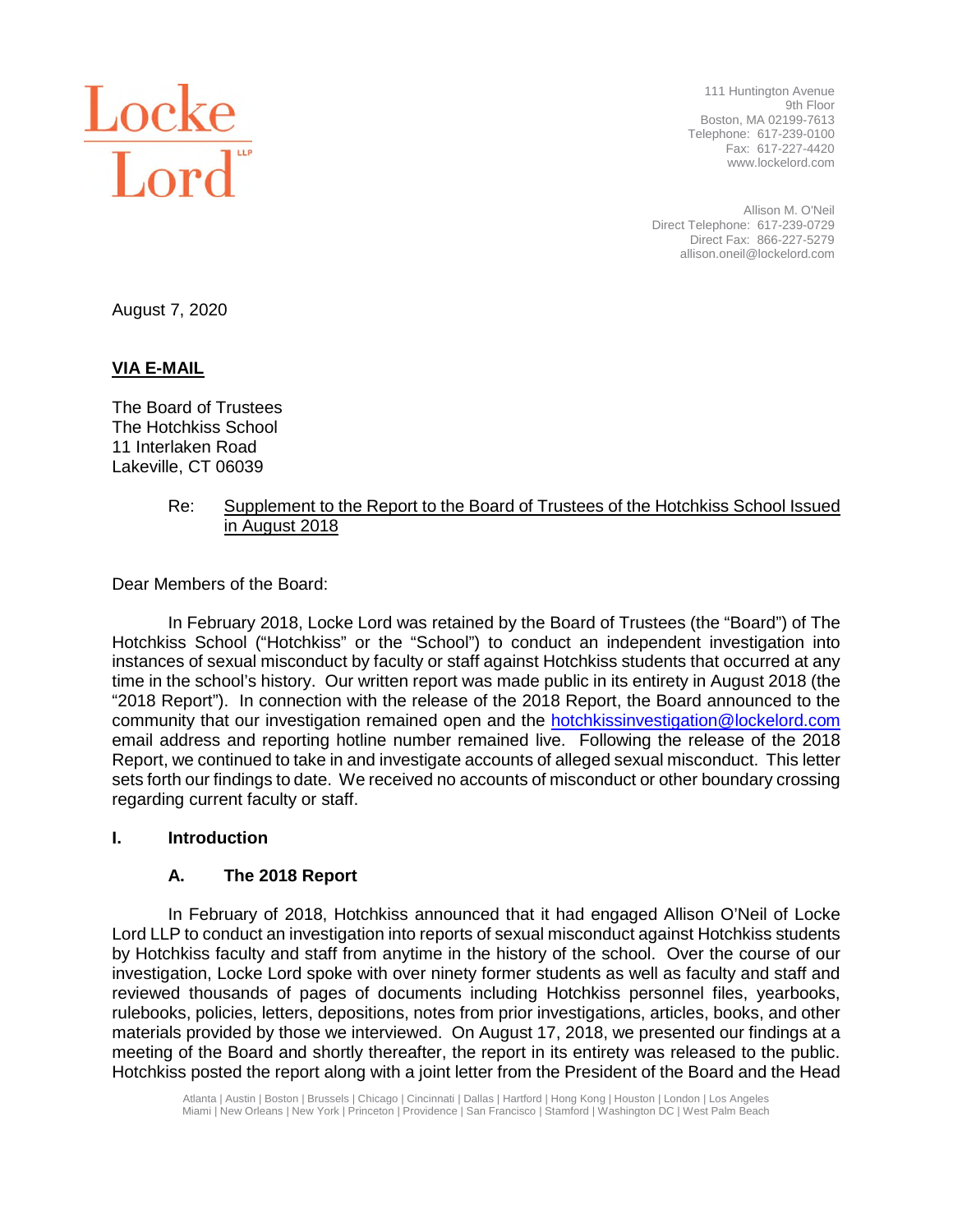of School on its website. Hotchkiss also sent out the report via email to the Trustees, Board of Governors, faculty, staff, former employees, parents, alumni, and current students. A hard copy of the letter regarding the 2018 Report was mailed to alumni and former employees for whom the School did not have an email address. These recipients were invited to contact the School for a paper copy of the report.

# **B. The Investigation Remained Open**

In their letter accompanying the release of the 2018 Report, Hotchkiss's Head of School and Board President informed the community that the School would keep the investigation open and that Locke Lord remained available to receive further accounts through the reporting hotline, Allison O'Neil's direct phone number, and the investigation's email address.

Upon release of the 2018 Report, Hotchkiss posted a permanent link on its homepage to a page dedicated to student safety. This page provides access to the 2018 Report and to our contact information. Our contact information also was provided in connection with a letter to the community regarding the *Roe* lawsuit. In addition, the investigators' information was included in the January 2019 alumni version of the e-newsletter *Hotchkiss Happenings* in which alumni were invited to submit letters and comments regarding the 2018 Report as part of an open forum. Hotchkiss responded to those submissions in the April 2019 and June 2019 alumni *Hotchkiss Happenings* and indicated that Locke Lord continued to be available to receive reports of adult sexual misconduct. Finally, our contact information was included in every issue of the Hotchkiss Magazine since the 2018 Report was issued.

# **C. The Ongoing Investigative Process**

Throughout the ongoing investigation, we have followed the same investigative process set forth in the 2018 Report. We spoke with any individual who wished to speak with us. We reviewed additional documents including Hotchkiss personnel and student files, handbooks, yearbooks, letters, court documents, and any other materials provided to us. When necessary, we revisited materials reviewed in connection with the 2018 Report.

As in the 2018 Report, we informed each individual we interviewed that his or her identity would be kept confidential to the extent possible. In addition, we continued the practice of refraining from reaching out to alleged survivors of sexual misconduct if they did not first reach out to us directly or through friends. On certain occasions, we spoke with individuals who provided the names of others suspected of being survivors of sexual misconduct. Although we did not contact possible survivors who did not reach out to us, where appropriate we asked those who personally knew and shared possible survivors' names with us to encourage the survivor to reach out so that we could speak with them about any experienced misconduct.

We continued to have full authority to investigate any accounts shared with us. This included the ability to take in and investigate any accounts related to former Hotchkiss faculty member Roy Smith. We received several calls from alumni informing us that a complaint had been filed in another lawsuit, *Roe v. The Hotchkiss School*, also alleging abuse by Roy Smith. We reviewed the complaint and other publicly available information in that case, as we did for the *Doe* case. To our knowledge, we have not spoken with the plaintiff in either matter. Nor has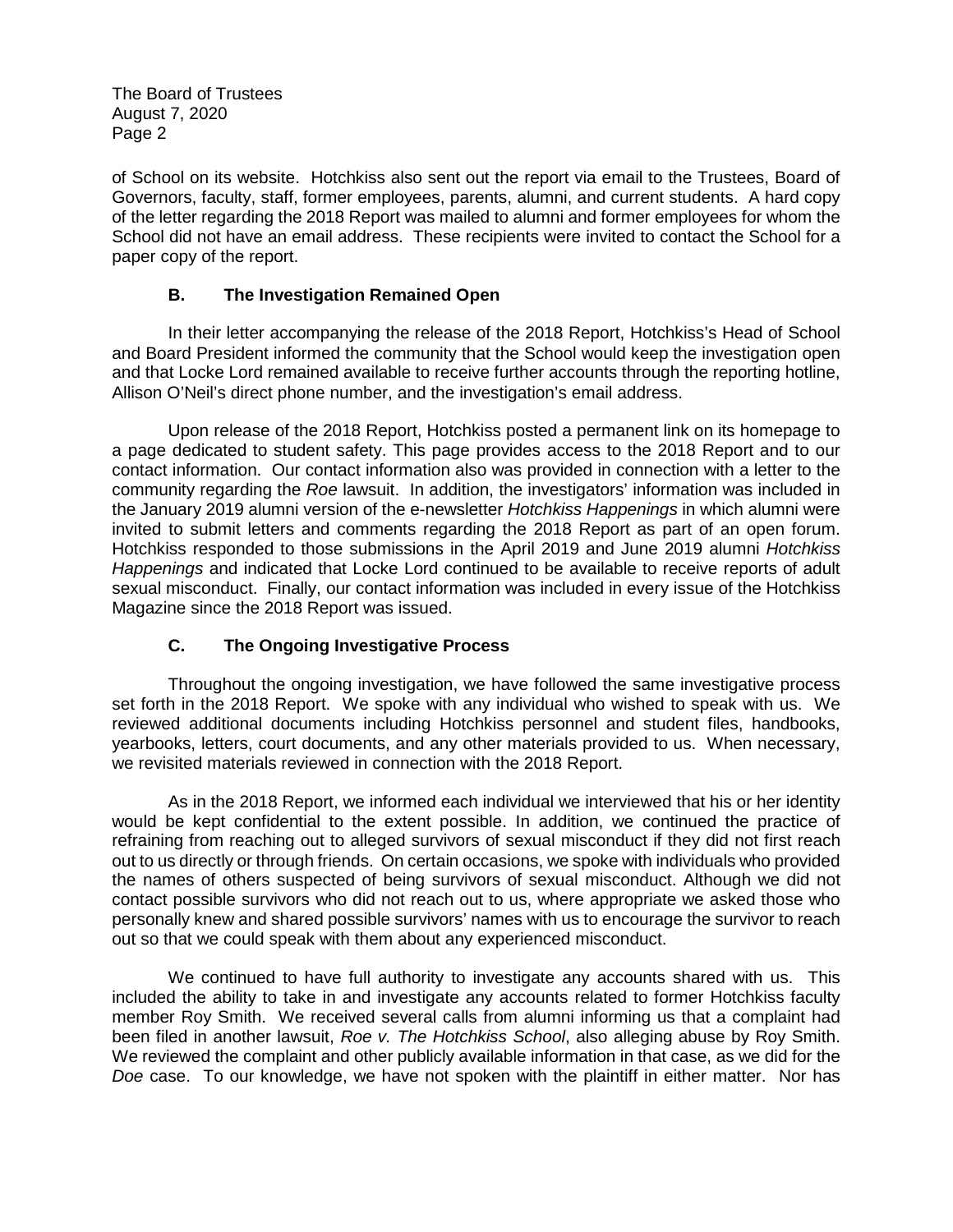anyone shared any information with us that corroborated the allegations in the complaint. We therefore have not made any findings about Roy Smith.

## **D. Naming Principles**

We adhered to the same naming principles that are set forth in the 2018 Report. Those criteria are:

- 1. The severity of the misconduct, including but not limited to whether it involved sexual intercourse or sexual contact, as those terms are defined under Connecticut law;<sup>1</sup>
- 2. Whether the individual's conduct involved coercion/grooming behavior;
- 3. Whether the individual engaged in sexual misconduct with more than one student;
- 4. Whether the individual was the subject of one or more direct reports in the investigation;
- 5. Whether Hotchkiss received an earlier report of potential sexual misconduct by the individual and how it handled that report;
- 6. Whether the School was aware of misconduct at the time the individual left Hotchkiss and assisted the individual in getting another job;
- 7. Whether the incidents could be corroborated and the amount and quality of this corroborating evidence; and
- 8. Whether there exists an ongoing current risk to students at the School or elsewhere.

Based on these criteria, we are naming an additional former faculty member in this supplemental report, against whom we have substantiated allegations of sexual misconduct.

#### **II. Substantiated Reports of Sexual Misconduct**

Following the release of the 2018 Report, we received a total of sixty-nine additional submissions to our investigative team. The majority of the reports we received concerned the existence of general rumors of sexual misconduct on campus without providing information about a specific allegation.

We received eighteen firsthand accounts of alleged sexual misconduct. Of those, most described single instances of behavior that amounted to boundary crossing. These reports are discussed in Section III below. We received additional firsthand accounts regarding individuals

<sup>1</sup> Sexual intercourse means vaginal sex, anal sex, or oral sex. Conn. Gen. Stat. § 53a-65 (2). Sexual contact means contact with the intimate parts of a person for the purpose of sexual gratification of the actor or for the purpose of degrading or humiliating such person. Conn. Gen. Stat. § 53a-65 (3).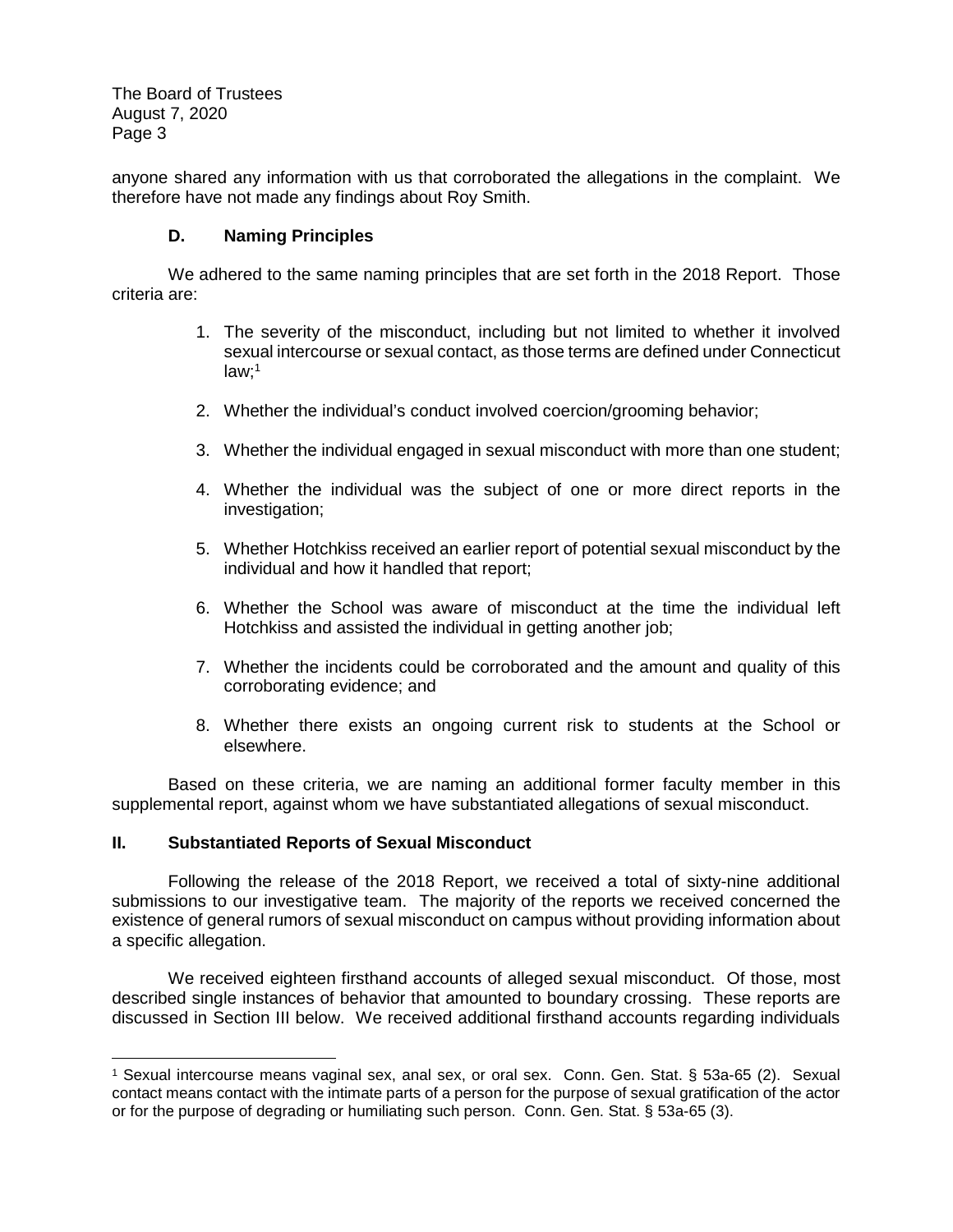who were included in the 2018 Report, which are described in Section II.A. We received one account regarding an individual who is not referenced in the 2018 Report and who we name here subject to the naming principles. That account is included in Section II.B.<sup>2</sup>

# **A. Individuals Included in the 2018 Report**

We received additional reports of boundary crossing about certain individuals identified in the 2018 Report. We also received the following additional firsthand accounts about sexual misconduct perpetrated by individuals identified in the 2018 Report.

# 1. Dr. Peter Gott

We received a number of communications from female former Hotchkiss students indicating they too had uncomfortable examinations by Dr. Gott. We received the following firsthand account of misconduct, which was consistent with the conduct on which we reported in the 2018 Report.

## a. *Student 20's Account*

Student 20 enrolled at Hotchkiss in the 1990s. She reported that she went to see Dr. Gott and during the ensuing exam, Dr. Gott commented that her underwear was very attractive. Student 20 recalled immediately feeling uncomfortable and knowing that Dr. Gott crossed a line. Student 20 recalled telling her parents and a classmate about the incident at the time. After this incident, Student 20 refused to be examined by Dr. Gott and was driven into town to see a local doctor for her required follow up appointments.

## 2. Damon White

Following the release of the 2018 Report, we received allegations that were consistent with and followed a pattern of previous reports of misconduct by Damon White. We spoke with White generally about Student 21's allegations, described below. White responded by stating that Student 21 "is one of the finest people on the planet but beyond that [he had] no comment."

## a. *Student 21's Account*

Damon White was employed by Hotchkiss when Student 21 enrolled as a 14-year-old prep. In the fall of Student 21's prep year, White befriended her and took her on walks in the woods where he kissed her. Student 21 also would visit White's on-campus apartment in the evening. During her prep year, White took Student 21 on a trip off campus, gave her alcohol and had sexual intercourse with her. Prior to this trip, Student 21 had told White that she did not want to have sexual intercourse.

Later that same year, White drove Student 21 off campus to meet one of her friends. White provided Student 21 with alcohol in the car, and pulled over to the side of the road and had sexual intercourse with her.

 $2$  We received one additional account regarding an individual who met the naming principles. We have not included that account here, however, to honor the specific confidentiality request by the survivor.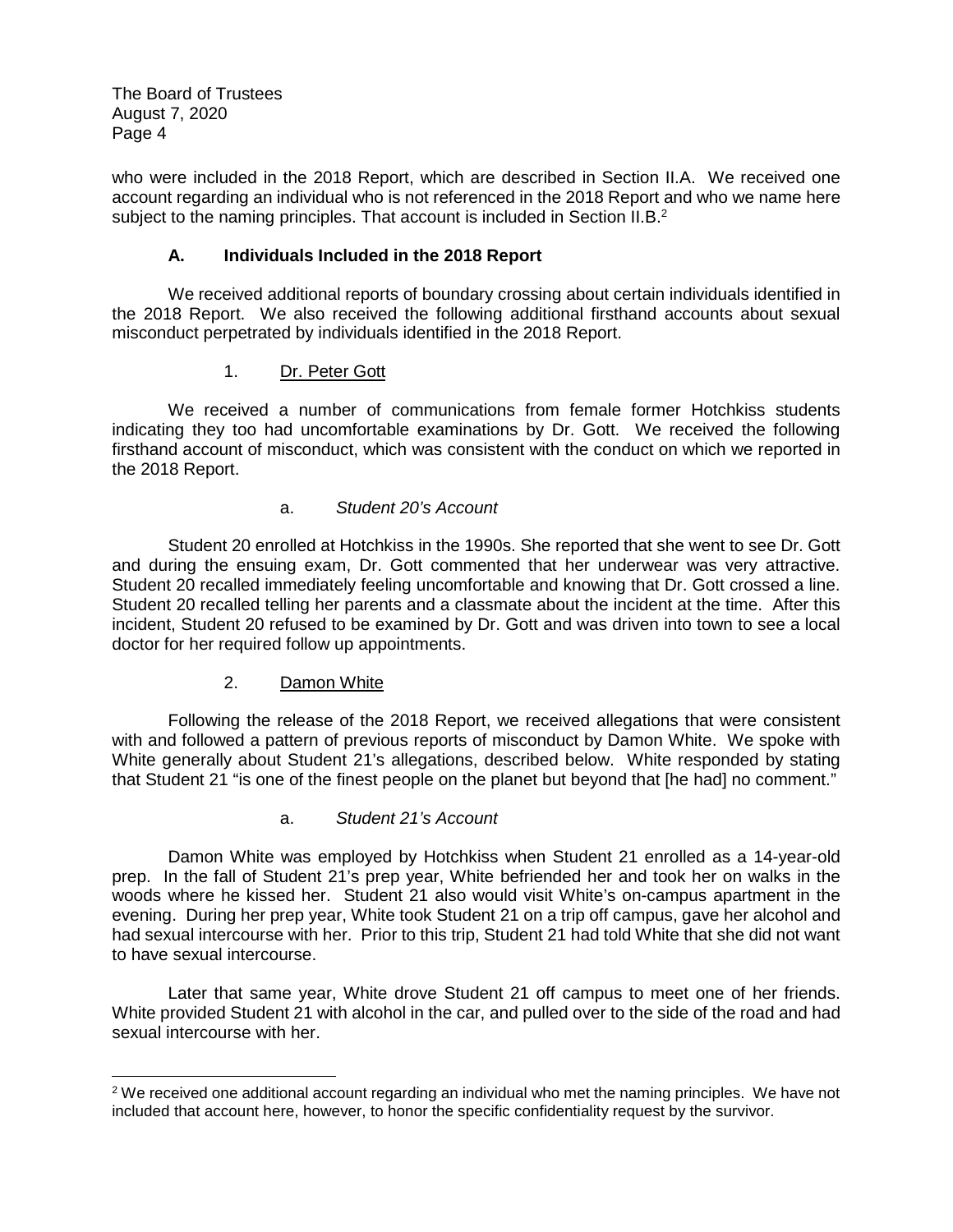Student 21 broke off any relations with White at the end of her prep year. During her first year in college, Student 21 learned that White was dating her college roommate and that they had begun dating when her roommate was a high school student at a different school.

#### b. *Witness 1 Account*

Witness 1 attended college with Student 21. She was roommates with Student 21 freshman and sophomore years. During their freshman year, Student 21 shared with Witness 1 what had transpired with White at Hotchkiss and that he had had sexual intercourse with her at the age of fourteen. Witness 1 was dating White at the time and shared with Student 21 that she had begun having sexual intercourse with him while she was a student at a day program at which he taught when she was sixteen. Witness 1 recalled Student 21's telling her of what occurred with White and their discussing it at the time. Following this conversation, Witness 1 began seeing less of White and eventually broke off their relationship.

### 3. Faculty 1

We received additional accounts of boundary crossing by Faculty 1 and an additional account of sexual misconduct, described below. While we credited this account and the survivor, unlike the accounts described above, we were unable to obtain corroborating information, and so could not satisfy the naming criteria with respect to Faculty 1. We interviewed Faculty 1 for the supplemental report. He spoke freely with us and denied the allegations.

#### a. *Student 22's Account*

Student 22 attended Hotchkiss in the early 1980s. During her senior year, Faculty 1 was Student 22's advisor. Student 22 recalled that Faculty 1 did not provide much in the way of advising except that he offered alcohol and marijuana and told her that if she or other students ever wanted to use his house, it was open and available to them.

Student 22 recalled going over to Faculty 1's home and drinking alcohol on several occasions. Then, on one occasion, right after her eighteenth birthday, Student 1 went to Faculty 1's home and became intoxicated. She recalled the "fishbowl" sized wine glasses that Faculty 1 used to serve her alcohol. Student 22 was the only student there. As she became more intoxicated, Faculty 1 began to touch her sexually. Student 22 recalled that both oral and vaginal sex occurred. Student 22 recalled feeling outside of her body. She recalled the weight of Faculty 1 on her and that he was in control.

After this encounter, Student 22 did not return to Faculty 1's home, but he continued as her advisor. She avoided being alone with him, but it was not possible to stop seeing him completely. Student 22 recalled a time, after she graduated from Hotchkiss, when Faculty 1 attempted to contact her and invited himself to have lunch with her and her mother. Student 22 recalled doing everything she could to get out of that lunch, short of telling her mother what had occurred with Faculty 1, but was unsuccessful. Student 22 recalled that she avoided being alone with Faculty 1 when he came for lunch and that she made sure her mother was nearby at all times. After this encounter, Student 22 had no further contact with Faculty 1.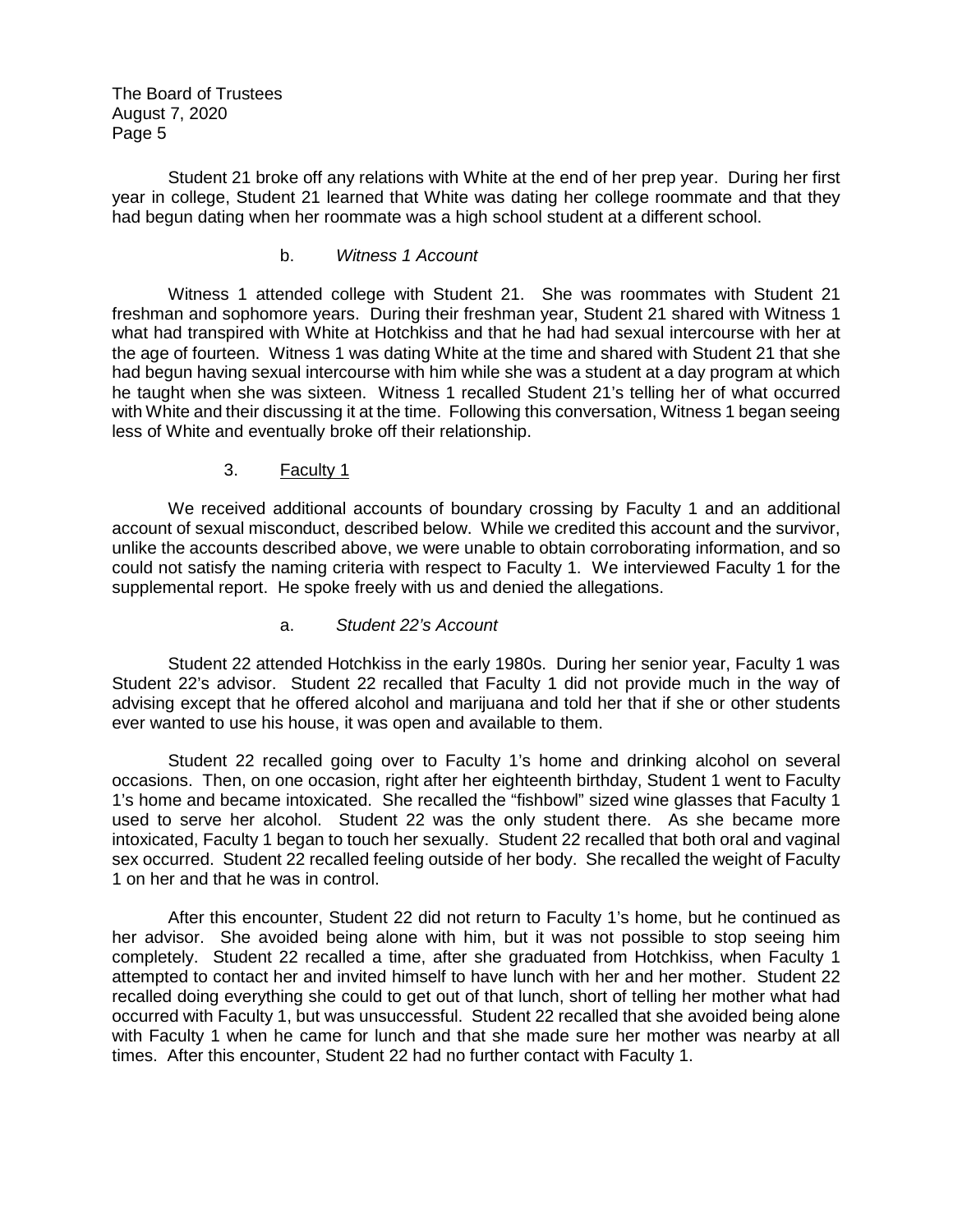## **B. Individual Not Included in the 2018 Report**

#### 1. Frederic F. Wesson

Frederic F. "Fred" Wesson worked in the admissions office at Hotchkiss from 1978 through 1984, eventually serving as Director of Admissions. Prior to coming to Hotchkiss, Wesson was an instructor and admissions director at a day school for one year. Wesson left Hotchkiss in 1984 to pursue a Master's Degree in Schooling and School Leadership at Harvard. He went on to hold positions at various schools in the United States and abroad. Currently, he works as a Search Associate who has helped to place heads of school at domestic and foreign private schools.

### *a. Student 23's Account*

Student 23 met Wesson when she was fourteen years old and a student at the day school where he taught prior to working at Hotchkiss. Student 23 spent time with Wesson while they worked together on the school yearbook. Wesson was very complimentary of Student 23 and they began spending more and more time together. Student 23 reported that as the year progressed, Wesson began giving her alcohol when they met. Eventually they started touching and kissing. On the day of Student 23's graduation from the day school, she and Wesson had sexual intercourse. She had never had sexual intercourse before. She was fifteen years old at that time.

The next year, Student 23 enrolled at Hotchkiss as a lower-mid and Wesson began working in Hotchkiss's admissions department. Student 23 recalled going to Wesson's apartment on campus and having sexual intercourse there. She recalls that Wesson would leave his door propped open so she could get in. Student 23 reported that Wesson would give her alcohol and marijuana when they were together. She recalled that it was not difficult to go to spend time with Wesson.

Student 23 recalled Wesson taking her out to eat and going on trips off campus with him. He took her camping one weekend and took her for a weekend trip to Hartford. Student 23 stated that this was done without her parents' permission or knowledge.

Wesson often told Student 23 that he was concerned about being caught. Student 23 recalls that Wesson suggested that she should see other boys her age. Student 23 understood that Wesson was suggesting a cover for them to be able to continue seeing each other and having sex. Student 23 did begin seeing a boy her age. Student 23 recalled that Wesson seemed jealous and that they would get into fights about this.

Wesson and Student 23 stopped seeing each other sometime during her upper-mid year. Student 23 recalled there were instances of sex during that year, but not many and eventually she stopped seeing him altogether.

#### *b. Student-Witness 5's Account*

Student-Witness 5 was a classmate of Student 23's at Hotchkiss. They did not know each other that well during Student 23's lower-mid year but became close friends while at Hotchkiss. Student-Witness 5 recalled walking with Student 23 on campus one Sunday during their lower-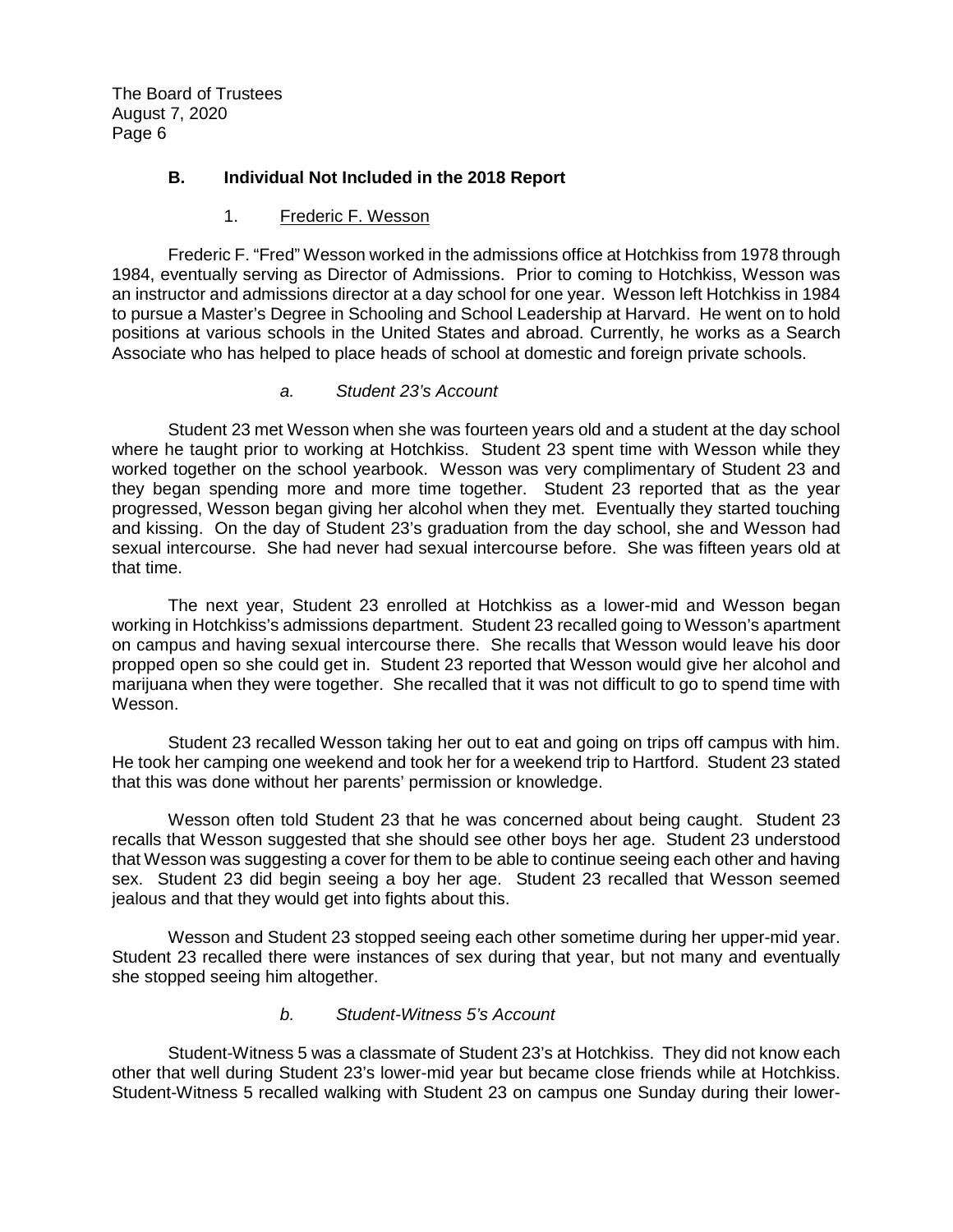mid year. Student-Witness 5 recalled that it was Sunday because it was the only day during the week when you had the day to yourself, and that she believed it was in the spring. They were walking across campus when Student 23 told her that she needed to stop by Wesson's apartment to pick up something. Student-Witness 5 recalled feeling confused about how comfortable Student 23 was in the apartment, even when he was not there.

Student 23 then told Student-Witness 5 that she had had a relationship with a teacher whom Student-Witness 5 did not know personally but knew by sight. It was clear that Student 23 meant that she and Wesson were having sex. Student 23 told Student-Witness 5 that the relationship was over, but Student-Witness 5 recalled being dubious given how comfortable Student 23 was in his apartment. This was the only time they talked about Student 23's encounters with Wesson.

#### *c. Student-Witness 6's Account*

Student-Witness 6 was a friend and classmate of Student 23's while at Hotchkiss. She recalled being "very aware" of Student 23's relationship with Wesson at the time. Student-Witness 6 stated that Student 23 told her that she had sexual intercourse with Wesson and that she knew of this from early on in their lower-mid year. When she pressed Student 23 on what was going on, Student 23 told her that Wesson was constantly telling her how beautiful and wonderful she was and that he made her feel good. Student-Witness 6 also recalled that Student 23 had access to Wesson's apartment on campus in order to come and go. She recalled an instance when she was with Student 23 and waited outside while Student 23 stopped by his apartment.

#### *d. Student-Witness 7's Account*

Student 23 was a classmate of Student-Witness 7's at Hotchkiss. Student 23 told Student-Witness 7 that she was having a sexual relationship with Wesson. Student-Witness 7 recalled that the relationship began at the day school prior to Student 23's arrival at Hotchkiss. Student-Witness 7 recalled that Student 23 had access to Wesson's apartment and recalled accompanying her to Wesson's apartment.

## *e. Fred Wesson's Account*

In response to the above accounts, we reached out to Wesson to request an interview. We initially spoke with his attorney and provided background on the report and a summary of the allegations we received. We subsequently interviewed Wesson in the presence of his counsel.<sup>3</sup>

Wesson confirmed that he had sexual intercourse with Student 23, first while they were both at the day school, and continuing after they both moved to Hotchkiss. Wesson recalled a specific number of sexual encounters. He recalled two instances of sexual intercourse at the day school, two at Hotchkiss and one when Student 23 came back from college one time. Wesson did not specifically recall but did not dispute that he would provide alcohol or marijuana to Student 23 when they were together.

<sup>&</sup>lt;sup>3</sup> We requested that the interview be conducted via Zoom, but Wesson declined and we proceeded via telephone.